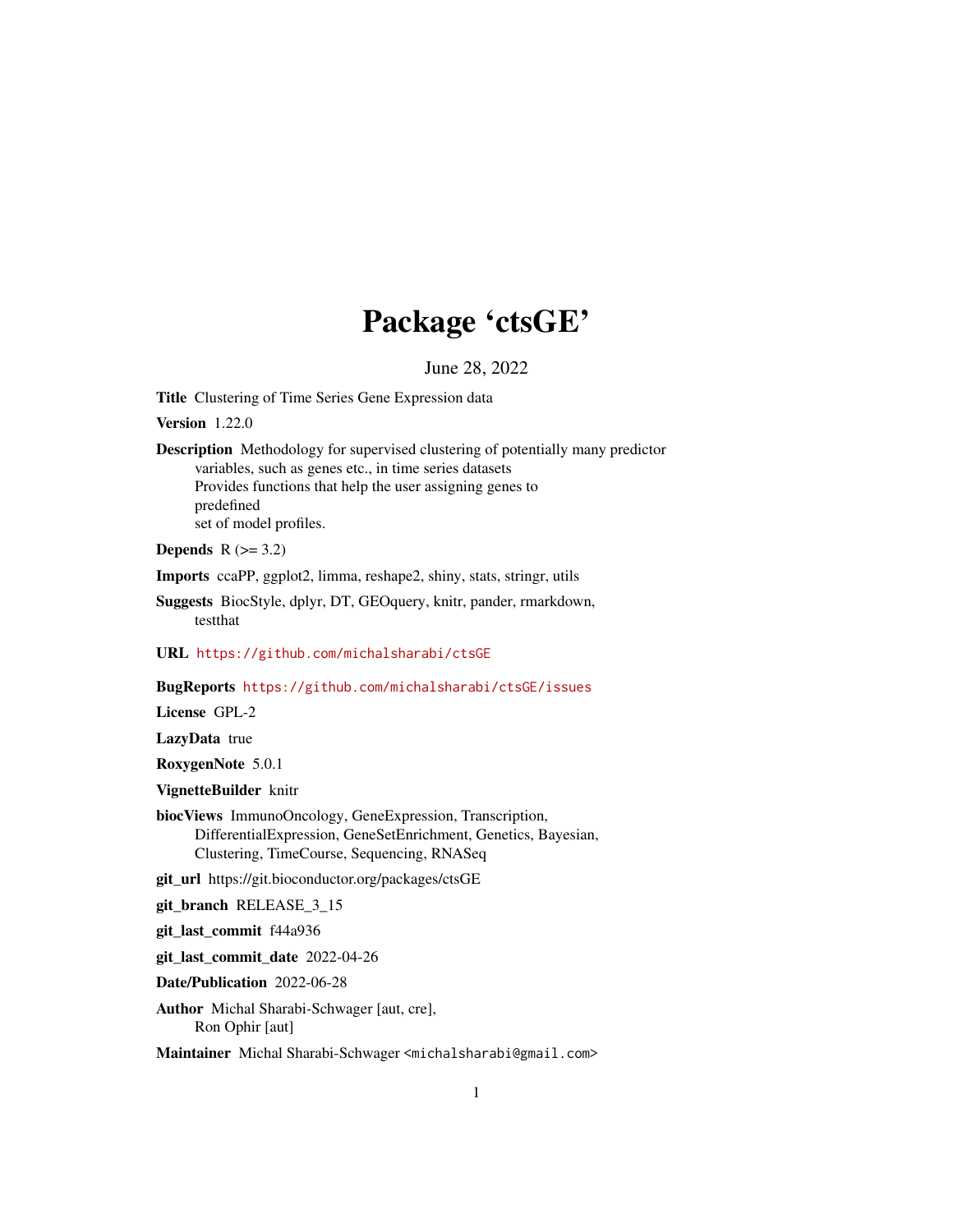### <span id="page-1-0"></span>R topics documented:

| Index |  |
|-------|--|

<span id="page-1-1"></span>ClustIndexes *Clustering the indexes applying K-means*

#### **Description**

Clustering each index, that was predifined by [PreparingTheIndexes](#page-5-1), with [kmeans](#page-0-0).

#### Usage

ClustIndexes(x, scaling = TRUE)

#### Arguments

|         | list of expression data and their indexes after running Preparing The Indexes                   |
|---------|-------------------------------------------------------------------------------------------------|
| scaling | Boolean parameter, does the data should be standardized before clustered. De-<br>fault = $TRUE$ |

#### Details

The clustering is done with K-means. To choose an optimal k for K-means clustering, the Elbow method was applied, this method looks at the percentage of variance explained as a function of the number of clusters: the chosen number of clusters should be such that adding another cluster does not give much better modeling of the data. First, the ratio of the within-cluster sum of squares (WSS) to the total sum of squares (TSS) is computed for different values of  $k$  (i.e., 1, 2, 3 ...). The WSS, also known as sum of squared error (SSE), decreases as k gets larger. The Elbow method chooses the k at which the SSE decreases abruptly. This happens when the computed value of the WSS-to-TSS ratio first drops from 0.2.

Running [kmeans](#page-0-0) and calculating the optimal k for each one of the indexes in the data could take a long time. To shorten the procedure the user can skip this step altogether and directly view a specific index and its clusters by running either the [PlotIndexesClust](#page-4-1) or the [ctsGEShinyApp](#page-2-1) function.

By default data is standardize before clustering, for clustering the raw counts set the scaling parameter to FALSE.

#### Value

list object is returned as output, with the relative culstered indexes table in *object\$ClusteredIdxTable*, and the number of clusters for each index in *object\$optimalK*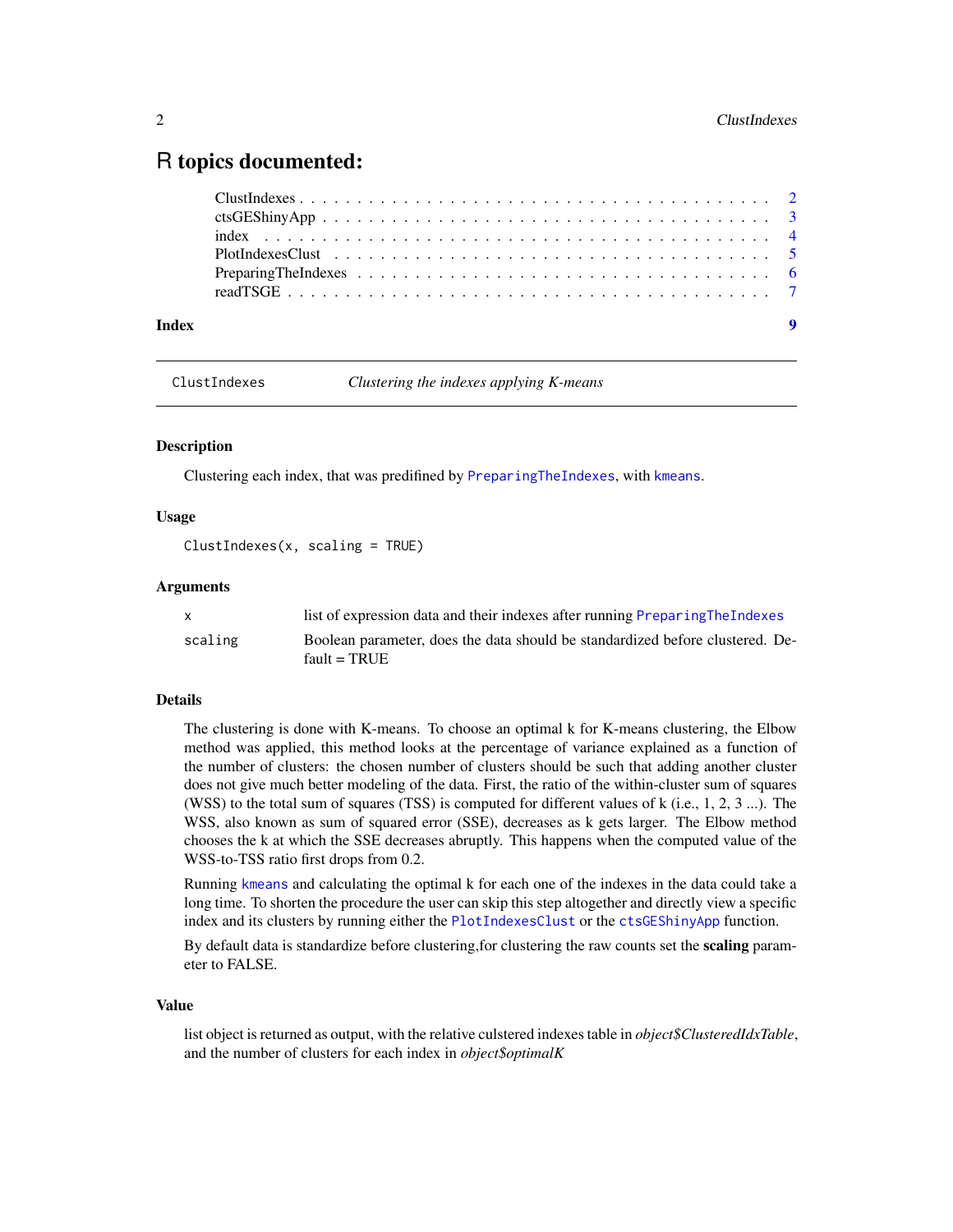#### <span id="page-2-0"></span>ctsGEShinyApp 3

#### See Also

[kmeans](#page-0-0), [PlotIndexesClust](#page-4-1)

#### Examples

```
data_dir <- system.file("extdata", package = "ctsGE")
files <- dir(path=data_dir,pattern = "\\.xls$")
rts <- readTSGE(files, path = data_dir,
labels = c("0h","6h","12h","24h","48h","72h"), skip = 10625 )
prts <- PreparingTheIndexes(rts)
```

```
tsCI <- ClustIndexes(prts)
```
head(tsCI\$ClusteredIdxTable) #the table with the clusterd indexes head(tsCI\$optimalK) #the table with the number of clusters for each index

<span id="page-2-1"></span>ctsGEShinyApp *GUI for interactive exploration of gene expression data.*

#### Description

Produce and launch Shiny app for interactive exploration of gene expression data. For more information about shiny apps http://shiny.rstudio.com/

#### Usage

```
ctsGEShinyApp(rts, min_cutoff = 0.5, max_cutoff = 0.7, mad.scale = TRUE,
  title = NULL)
```
#### Arguments

| rts        | list of an expression data that made by readTSGE                                                                           |
|------------|----------------------------------------------------------------------------------------------------------------------------|
| min_cutoff | A numeric the lower limit range to calculate the optimal cutoff for the data,<br>default to 0.5 See Preparing The Indexes. |
| max_cutoff | A numeric the upper limit range to calculate the optimal cutoff for the data,<br>default to 0.7 See PreparingTheIndexes.   |
| mad.scale  | A boolean defaulting to TRUE as to what method of scaling to use. Default<br>median-base scaling. FALSE, mean-base scaling |
| title      | Character, the title at the header panel. default to NULL.                                                                 |

#### Details

The 'ctsGEShinyApp' function takes the ctsGE object and opens an html page as a GUI. On the web page, the user chooses the profile to visualize and the number of clusters (k parameter for K-means) to show. The line graph of the profile separated into the clusters will show in the main panel, and a list of the genes and their expressions will also be available. The tables and figures can be downloaded.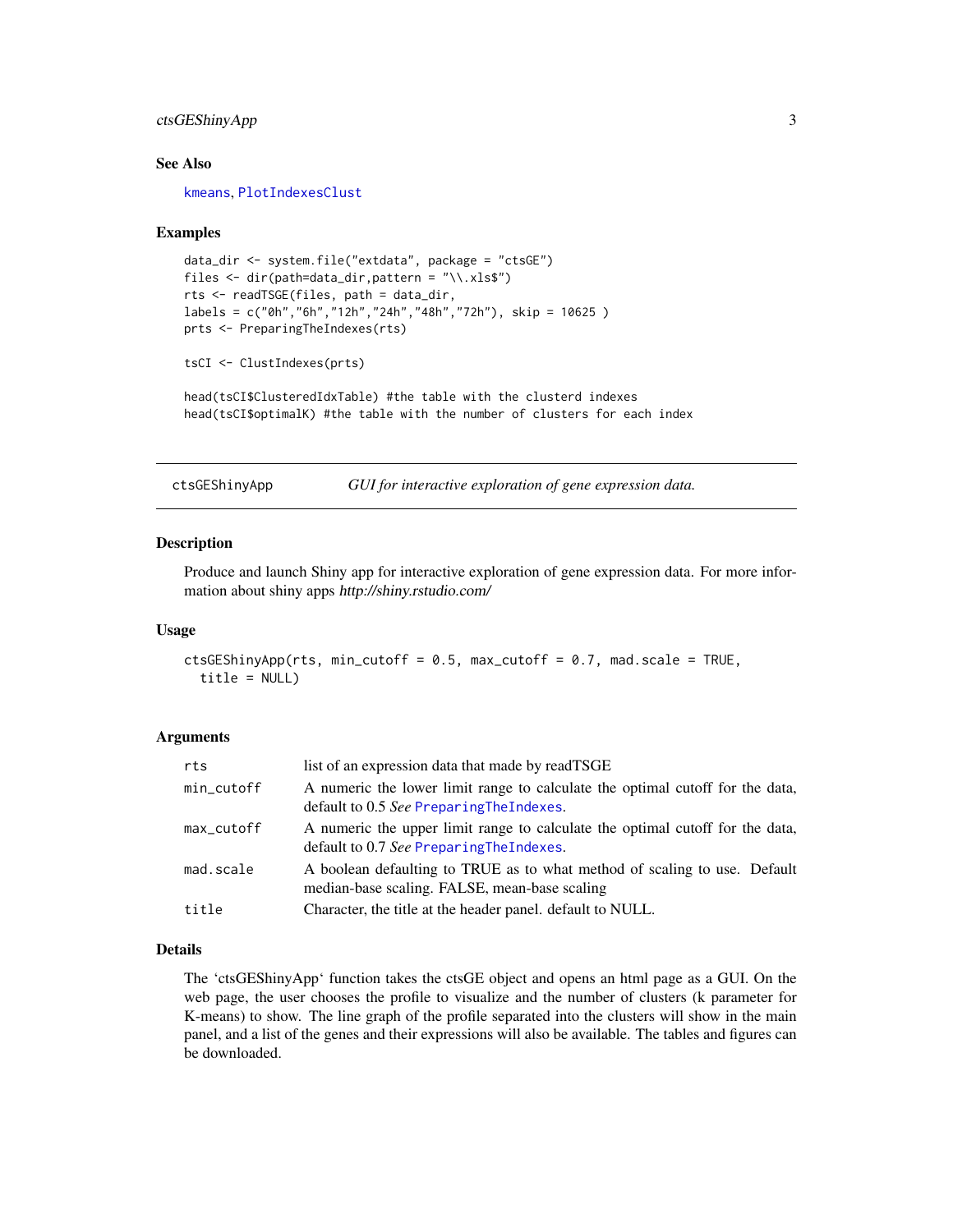#### Value

Creates a shiny application and opens a shinyapp.io web page

#### See Also

shiny::ShinyApp

#### Examples

```
## Not run:
data_dir <- system.file("extdata", package = "ctsGE")
files <- dir(path=data_dir,pattern = "\\.xls$")
rts <- readTSGE(files, path = data_dir,
labels = c("0h","6h","12h","24h","48h","72h") )
ctsGEShinyApp(rts)
## End(Not run)
```
<span id="page-3-1"></span>

index *Indexing function*

#### Description

Takes a numeric vector and return an expression index (i.e., a sequence of 1,-1, and 0)

#### Usage

index(x, cutoff)

#### Arguments

|        | A numeric                                     |
|--------|-----------------------------------------------|
| cutoff | A numeric, dermine the threshold for indexing |

#### Details

The function defines limits around the center (median or mean), +/- cutoff value in median absolute deviation (MAD) or standard deviation (SD) units respectively.The user defines a parameter cutoff that determines the limits around the gene-expression center. Then the function calculates the index value at each time point according to:

- 1. 0: standardized value is within the limits (+/- cutoff)
- 2. 1: standardized value exceeds the upper limit (+ cutoff)
- 3. -1: standardized value exceeds the lower limit (- cutoff)

<span id="page-3-0"></span>4 index and the state of the state of the state of the state of the state of the state of the state of the state of the state of the state of the state of the state of the state of the state of the state of the state of th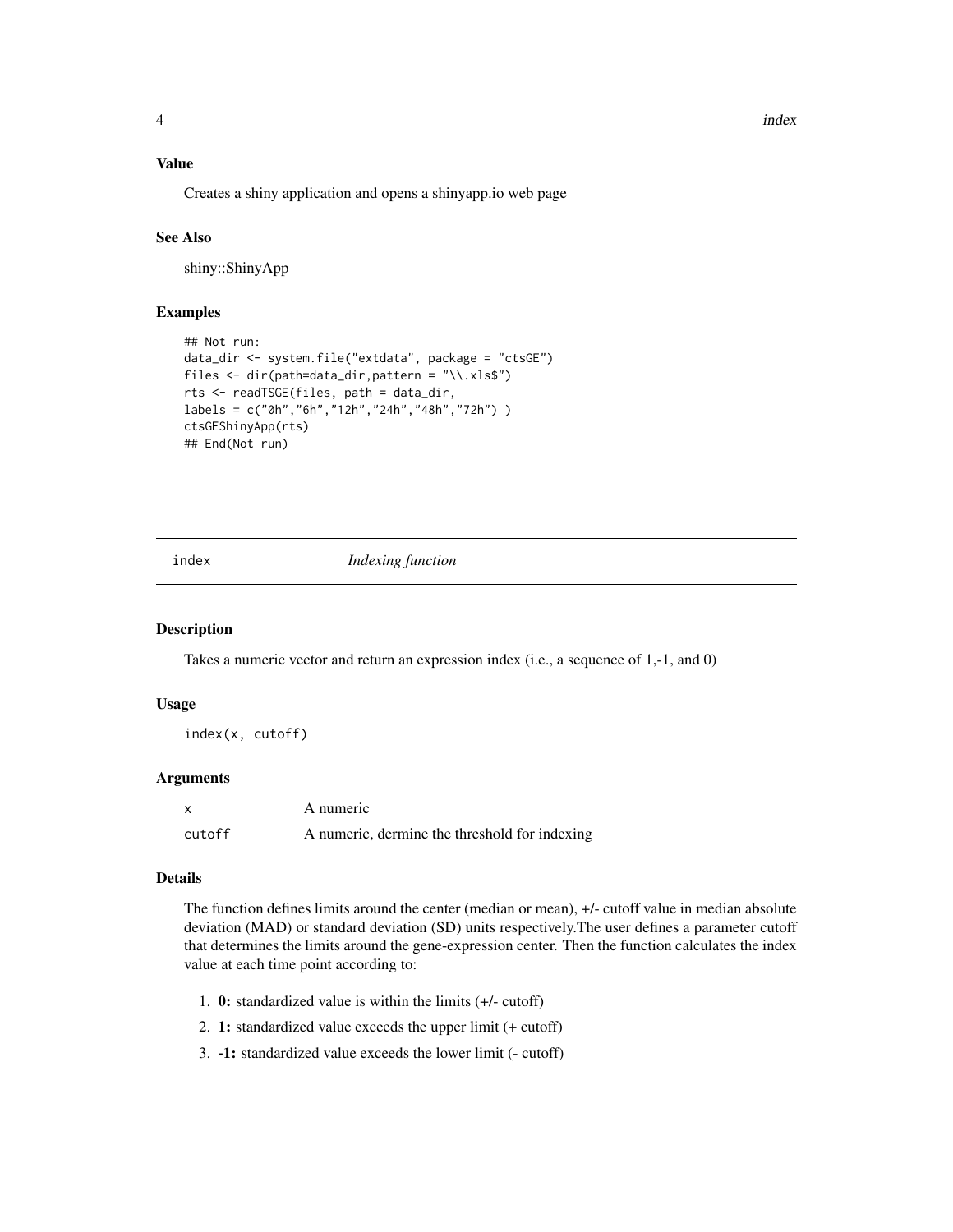#### <span id="page-4-0"></span>PlotIndexesClust 5

#### Value

Gene expression index

#### See Also

[PreparingTheIndexes](#page-5-1)

#### Examples

```
rawCounts <-
c(103.5, 75.1, 97.3, 27.12, 34.83, 35.53, 40.59, 30.84, 16.39, 29.29)
(sCounts <- scale(rawCounts)[,1])# standardized mean-base scaling
cutoff <- seq(0.2,2,0.1) # different cutoff produce different indexes
for(i in cutoff){print(index(sCounts,i))}
```
<span id="page-4-1"></span>PlotIndexesClust *Graphic visualization of an index*

#### Description

The function generates graphs and tables of a specific index and its clusters. The user decides whether to supply the k or let the function calculate the k for the selected index

#### Usage

PlotIndexesClust(x, idx,  $k = NULL$ , scaling = TRUE)

#### Arguments

| $\mathsf{X}$ | list of expression data and their indexes after running PreparingTheIndexes                                     |
|--------------|-----------------------------------------------------------------------------------------------------------------|
| idx          | A character, the index to plot (e.g., for 8 time points "11100-1-1-1")                                          |
| k            | A numeric, number of clusters. If not given the function will calculate what is<br>the optimal k for the index. |
| scaling      | A boolean, default to TRUE, does the data should be standardized before clus-<br>tered with K-means.            |

#### Value

A list with two objects:

- 1. Table of of a specific index and its clusters
- 2. Gene expression pattern graphs for each one of the clusters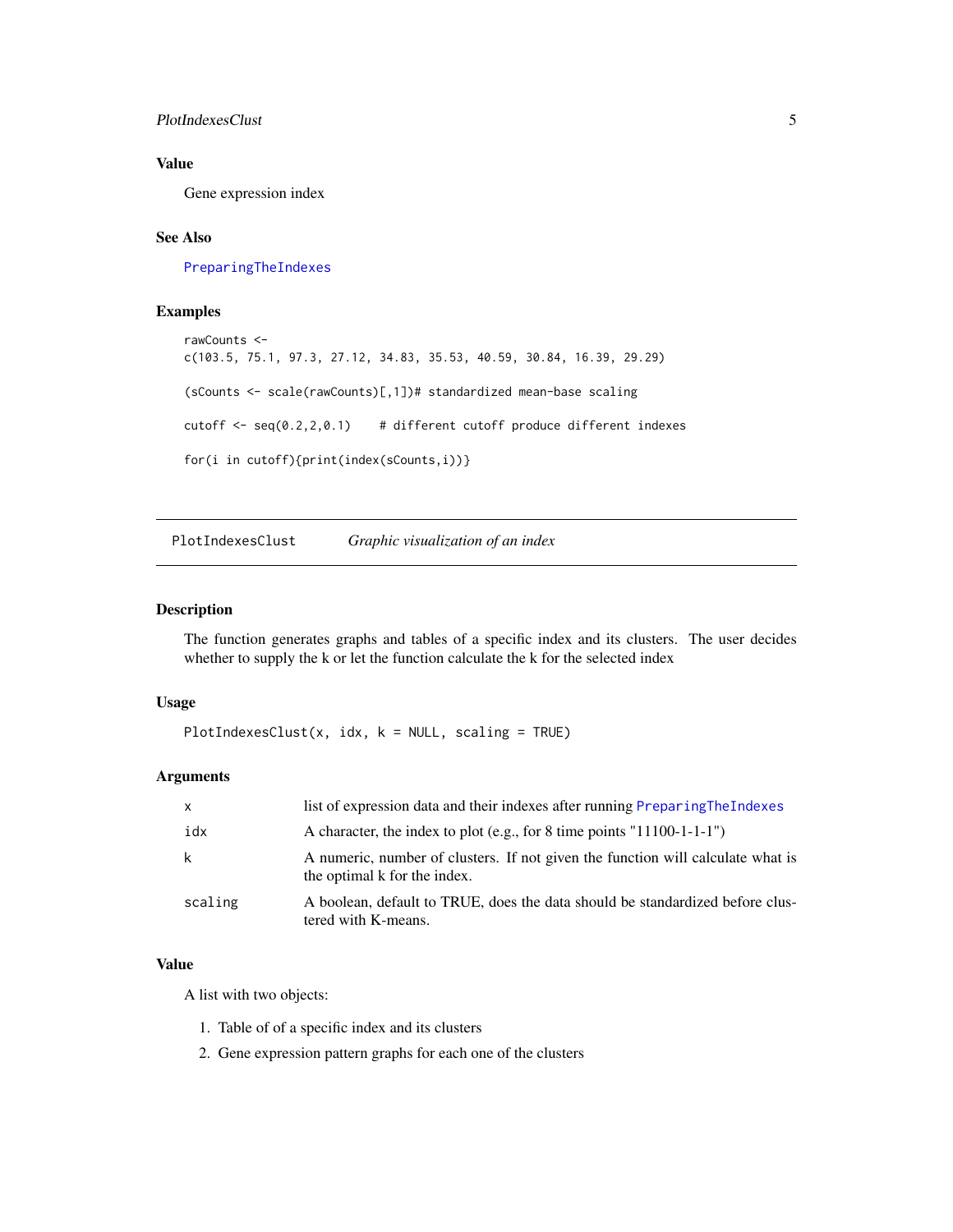#### See Also

[ggplot](#page-0-0), [kmeans](#page-0-0), [ClustIndexes](#page-1-1)

#### Examples

```
data_dir <- system.file("extdata", package = "ctsGE")
files <- dir(path=data_dir,pattern = "\\.xls$")
rts <- readTSGE(files, path = data_dir,
labels = c("0h","6h","12h","24h","48h","72h"), skip = 10625 )
prts <- PreparingTheIndexes(rts)
pp <- PlotIndexesClust(prts,idx="00101-1")
pp$graphs # plots the line graphs
```
<span id="page-5-1"></span>PreparingTheIndexes *Define an expression index for each gene*

#### **Description**

Reads the table of genes expression and return an expression index for each gene.

#### Usage

```
PreparingTheIndexes(x, min_cutoff = 0.5, max_cutoff = 0.7,
 mad.scale = TRUE)
```
#### Arguments

| $\mathsf{x}$ | list of an expression data that made by readTSGE                                                                            |
|--------------|-----------------------------------------------------------------------------------------------------------------------------|
| min_cutoff   | A numeric the lower limit range to calculate the optimal cutoff for the data,<br>default to 0.5 See Details.                |
| max_cutoff   | A numeric the upper limit range to calculate the optimal cutoff for the data,<br>default to 0.7 See Details.                |
| mad.scale    | A boolean defaulting to TRUE as to what method of scaling to use. Default<br>median-base scaling. FALSE, mean-base scaling. |

#### Details

1. First, the expression matrix is standardized. The function default standardizing method is a median-based scaling; alternatively, a mean-based scaling can be used. The new scaled values represent the distance of each gene at a certain time point from its center, median or mean, in median absolute deviation (MAD) units or standard deviation (SD) units, respectively.

2. The function compute the cutoff value following the idea that the clustering will be performed on small gene groups, an optimal cutoff value will be one that will minimize the number of genes in each group, i.e., generate index groups of equal size. The chi-squared values will be generate for

<span id="page-5-0"></span>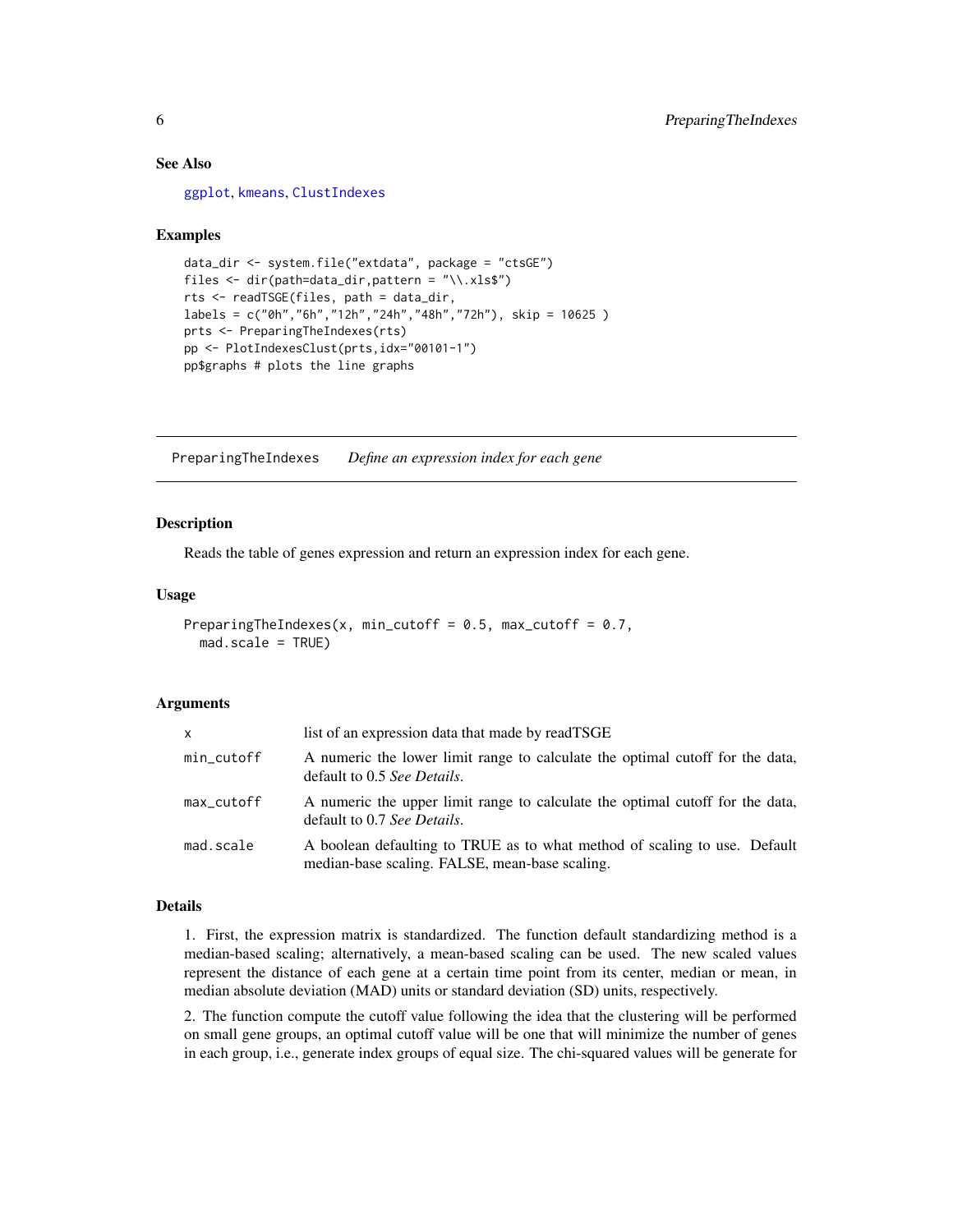#### <span id="page-6-0"></span>readTSGE 7 and 2008 and 2008 and 2008 and 2008 and 2008 and 2008 and 2008 and 2008 and 2008 and 2008 and 2008

each cutoff value (from min\_cutoff to max\_cutoff parameter in increments of 0.05) the cutoff that generate the lowest chi-squared is chosen.

3. Next, the standardized values are converted to index values that indicate whether gene expression is above, below or within the limits around the center of the time series, i.e., \*\*1 / -1 / 0\*\*, respectively. The cutoff parameter determines the limits around the gene-expression center. Then the function calculates the index value at each time point according to:

- 1. 0: standardized value is within the limits (+/- cutoff)
- 2. 1: standardized value exceeds the upper limit (+ cutoff)
- 3. -1: standardized value exceeds the lower limit (- cutoff)

#### Value

list object is returned as output with the relative standarization table in *object\$scaled*, and the indexes table in *object\$index*

#### See Also

[scale](#page-0-0) [index](#page-3-1)

#### Examples

```
data_dir <- system.file("extdata", package = "ctsGE")
files <- dir(path=data_dir,pattern = "\\.xls$")
rts <- readTSGE(files, path = data_dir,
labels = c("0h","6h","12h","24h","48h","72h"), skip = 10625 )
prts <- PreparingTheIndexes(rts)
prts$cutoff # the optimal cutoff
```
readTSGE *Read and merge a set of files containing gene expression data*

#### Description

Reads and merges a set of text files containing normalized gene expression data

#### Usage

```
readTSGE(files, path = NULL, columns = c(1, 2), labels = NULL,
 desc = NULL, ...)
```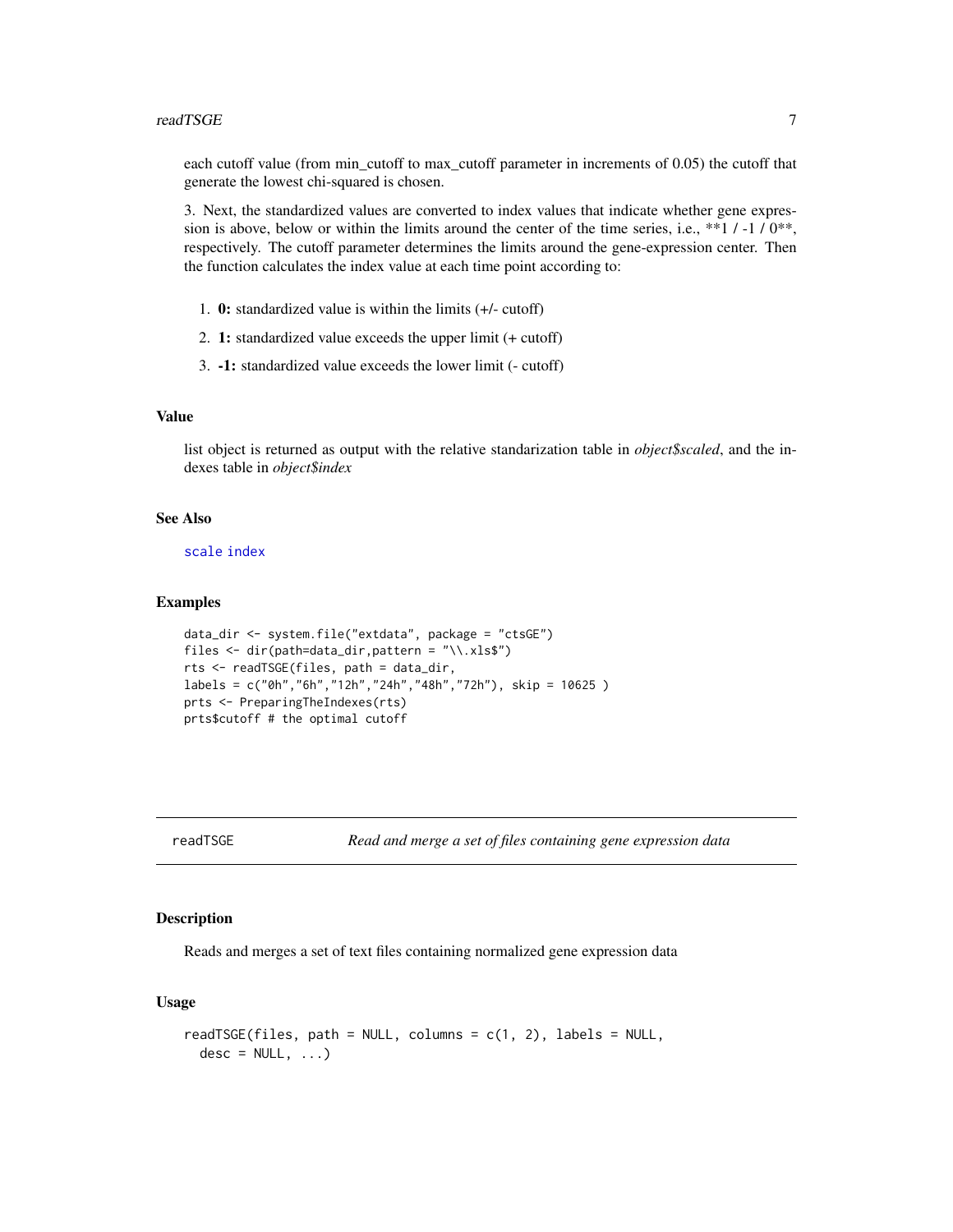#### Arguments

| files   | character vector of filenames, or alternative a named list of tables for each time<br>point.                   |
|---------|----------------------------------------------------------------------------------------------------------------|
| path    | character string giving the directory containing the files. The default is the cur-<br>rent working directory. |
| columns | numeric vector stating which two columns contain the tag names and counts,<br>respectively                     |
| labels  | character vector giving short names to associate with the libraries.                                           |
| desc    | character vector with genes description (annotation), default to NULL Defaults<br>to the file names.           |
| $\cdot$ | other are passed to read.delim                                                                                 |

#### Details

As input, the ctsGE package expects normalized expression table, where rows are genes and columns are samples Each file is assumed to contained digital gene expression data for one sample (or library), with transcript or gene identifiers in the first column and expression values in the second column. Transcript identifiers are assumed to be unique and not repeated in any one file. By default, the files are assumed to be tab-delimited and to contain column headings. The function forms the union of all transcripts and creates one big table with zeros where necessary. When reading the normalized expression values the function check whether there are rows that their median absolute deviation (MAD) value equal to zero and remove these rows. This step is important in order to continue to the next step of indexing the data. The function will output a message of how many genes were remove.

#### Value

A list with four objects:

- 1. expression matrix
- 2. samples names
- 3. tags genes name
- 4. timePoints number of time points

#### Examples

```
## Read all .txt files from current working directory
data_dir <- system.file("extdata", package = "ctsGE")
files <- dir(path=data_dir,pattern = "\\.xls$")
```

```
# reading only 2000 genes
rts <- readTSGE(files, path = data_dir,
labels = c("0h","6h","12h","24h","48h","72h"), skip = 10625 )
```